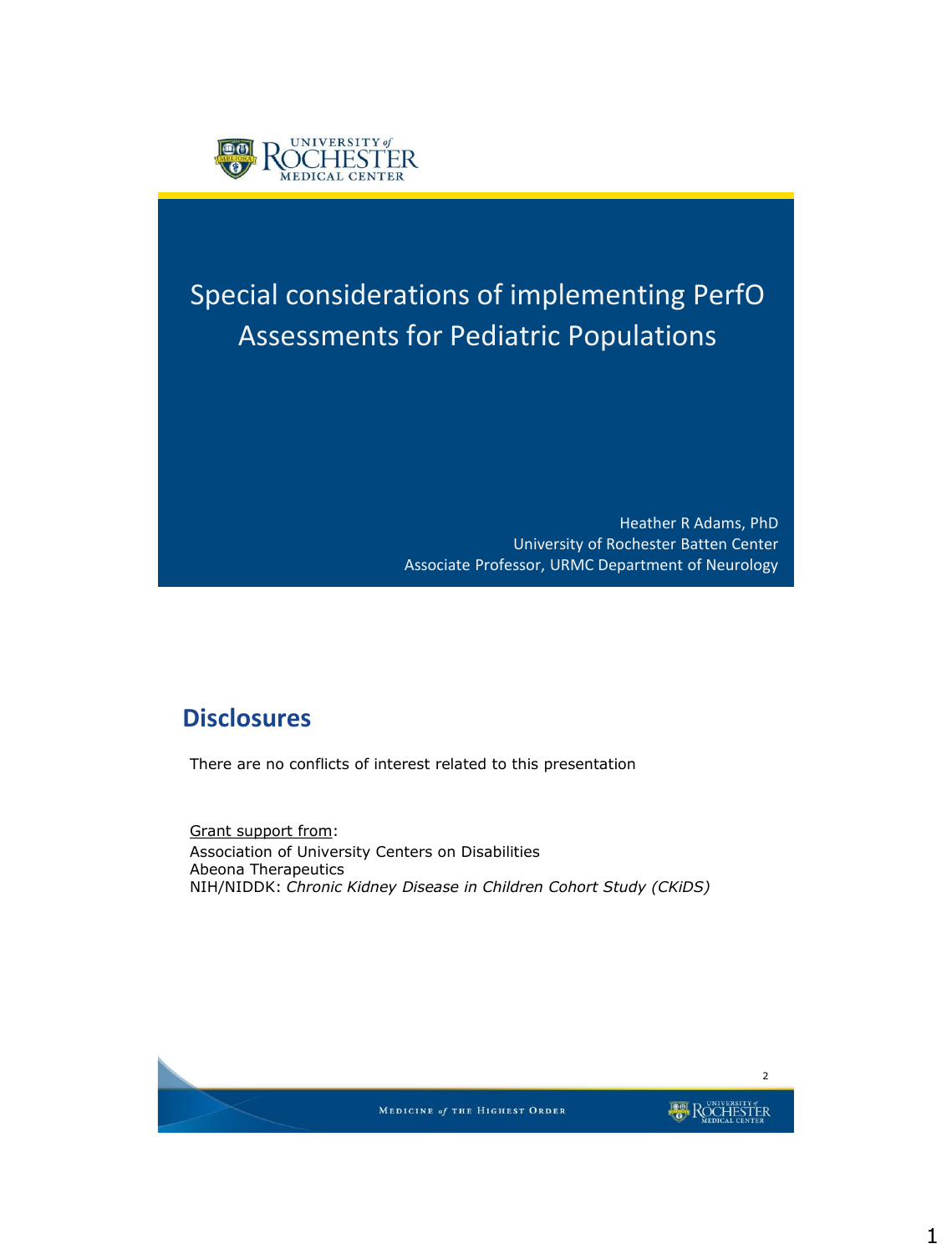

## *1. Developmental Level of the Child*

- Developmental change over time in kids
- Regression vs Development vs Stabilization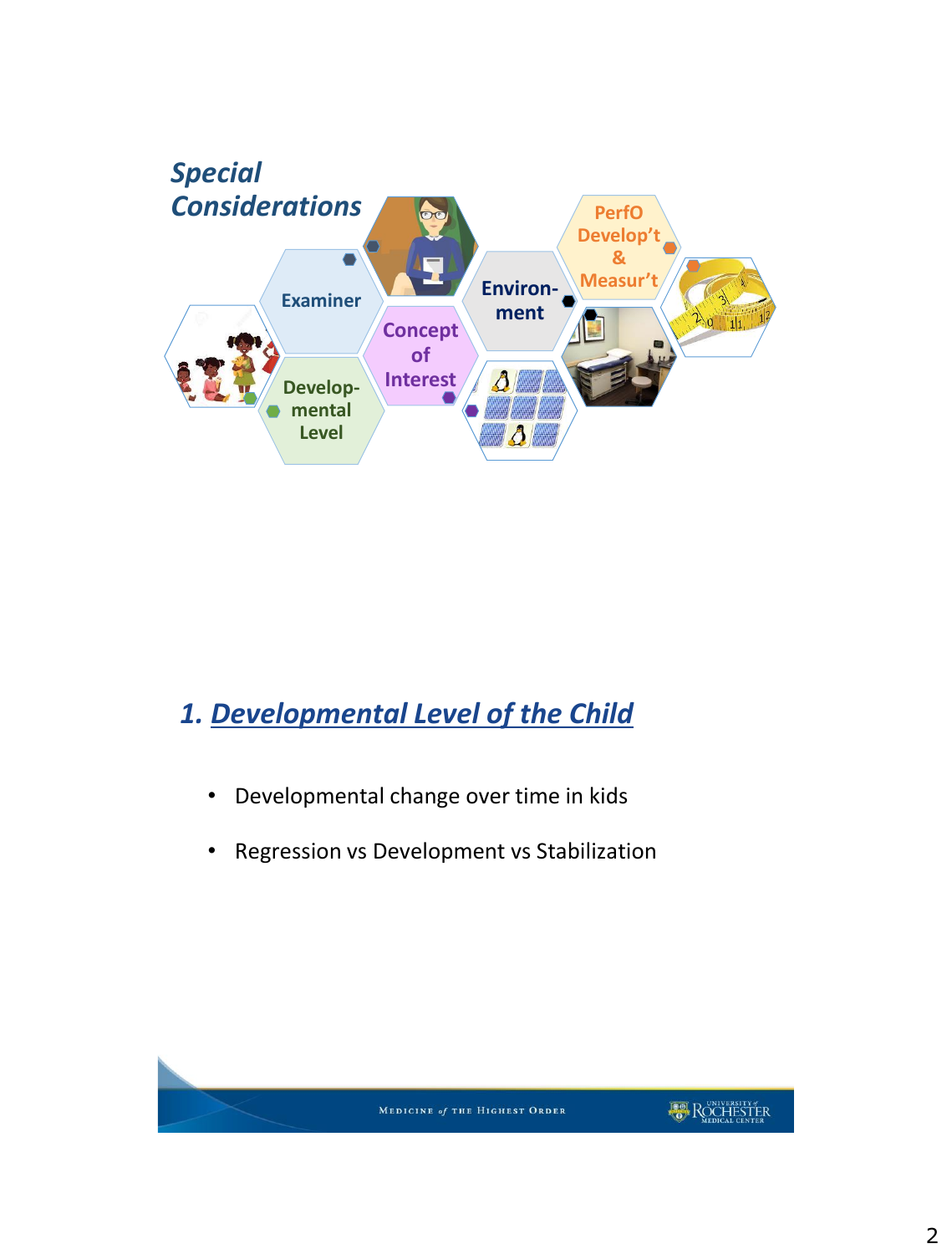|                         | $0 - 12$<br>mos |            | $12 - 24$<br>mos | $2 - 3$<br><b>vrs</b> | $3 - 4$ |  | $4-$<br>6 | 6-<br>12 | $16-$<br>17 | 18<br>$\ddot{}$ |
|-------------------------|-----------------|------------|------------------|-----------------------|---------|--|-----------|----------|-------------|-----------------|
| Bayley -3 Screen        |                 | $1-42$ mos |                  |                       |         |  |           |          |             |                 |
| Bayley-3                |                 | $1-42$ mos |                  |                       |         |  |           |          |             |                 |
| <b>BINS</b>             | $3-24$ mos      |            |                  |                       |         |  |           |          |             |                 |
| Battelle-II-NU          | $0 - 7:11$ yrs  |            |                  |                       |         |  |           |          |             |                 |
| DAYC-2                  | $0 - 5:11$      |            |                  |                       |         |  |           |          |             |                 |
| Developmental Profile-3 | $0 - 12$ yrs    |            |                  |                       |         |  |           |          |             |                 |

### *Developmental Change over Time - Cognition*

MEDICINE of THE HIGHEST ORDER

**DE ROCHESTER** 

## *Developmental Change over Time - Cognition*

| General<br>Intellectual<br>Ability<br>(IQ) |             | $0 - 12$   | $12 - 24$ |             | $2 - 3$ | $3 - 4$ | 4-6      |               | $6 - 12$    | $16-$ | 18  |  |
|--------------------------------------------|-------------|------------|-----------|-------------|---------|---------|----------|---------------|-------------|-------|-----|--|
|                                            |             |            |           |             |         |         |          |               |             | 17    | $+$ |  |
|                                            | Mullen      | 0-68 mos   |           |             |         |         |          |               |             |       |     |  |
|                                            | WPPSI-IV    |            |           | $2:6 - 7:7$ |         |         |          |               |             |       |     |  |
|                                            | WISC-V      |            |           |             |         |         |          |               | $6:0-16:11$ |       |     |  |
|                                            | $SB-5$      | $2 - 85 +$ |           |             |         |         |          |               |             |       |     |  |
|                                            | DAS-II      |            |           |             |         |         |          | $2:6 - 17:11$ |             |       |     |  |
|                                            | <b>KABC</b> |            |           |             |         |         | $3 - 18$ |               |             |       |     |  |
|                                            | KBIT-2      |            |           |             |         |         | $4 - 90$ |               |             |       |     |  |
|                                            |             |            |           |             |         |         |          |               |             |       |     |  |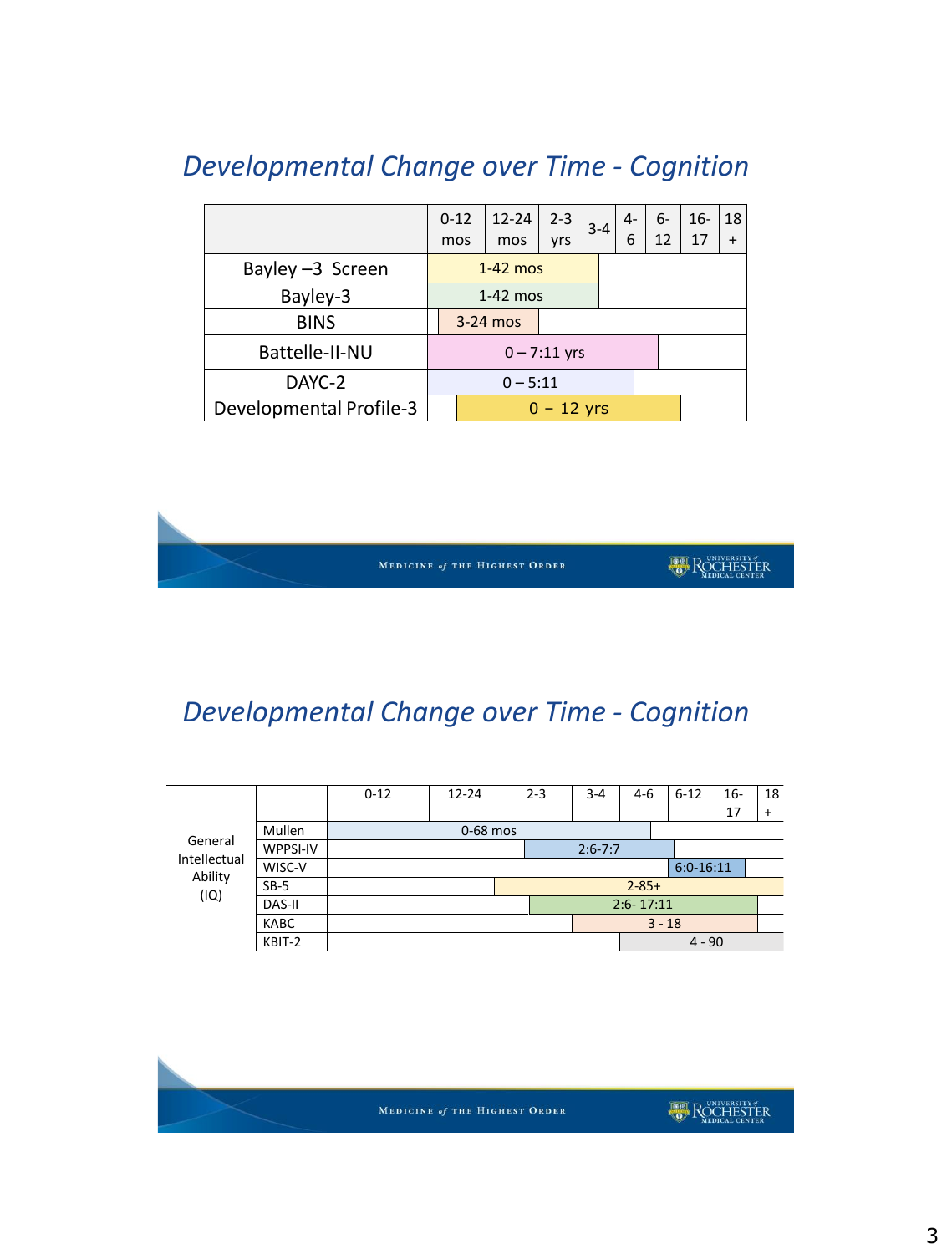*PerfO measures (cognitive, and to some degree, motor) are designed with an assumption of Development, not Regression*



Shapiro EG, Klein KA. Dementia in Childhood: Issues in Neuropsychological Assessment with Application to the Natural History and Treatment of Degenerative Storage Diseases. In: *Advances in Child Neuropsychology, Volume 2.* SR Hooper & MG Tramontana, Eds. 1994. Springer-Verlag: New York.

#### *Regression v. Development v. Stabilization?*



*Unpublished data*

Wechsler IQ test Vocabulary subtest

CLN3 Disease ("juvenile Batten disease")

 $N = 77$  (42 females) 1-13 assessments

Vocabulary test, a proxy for Verbal IQ, appears to decline steadily over time, suggesting a loss of cognitive skills

MEDICINE of THE HIGHEST ORDER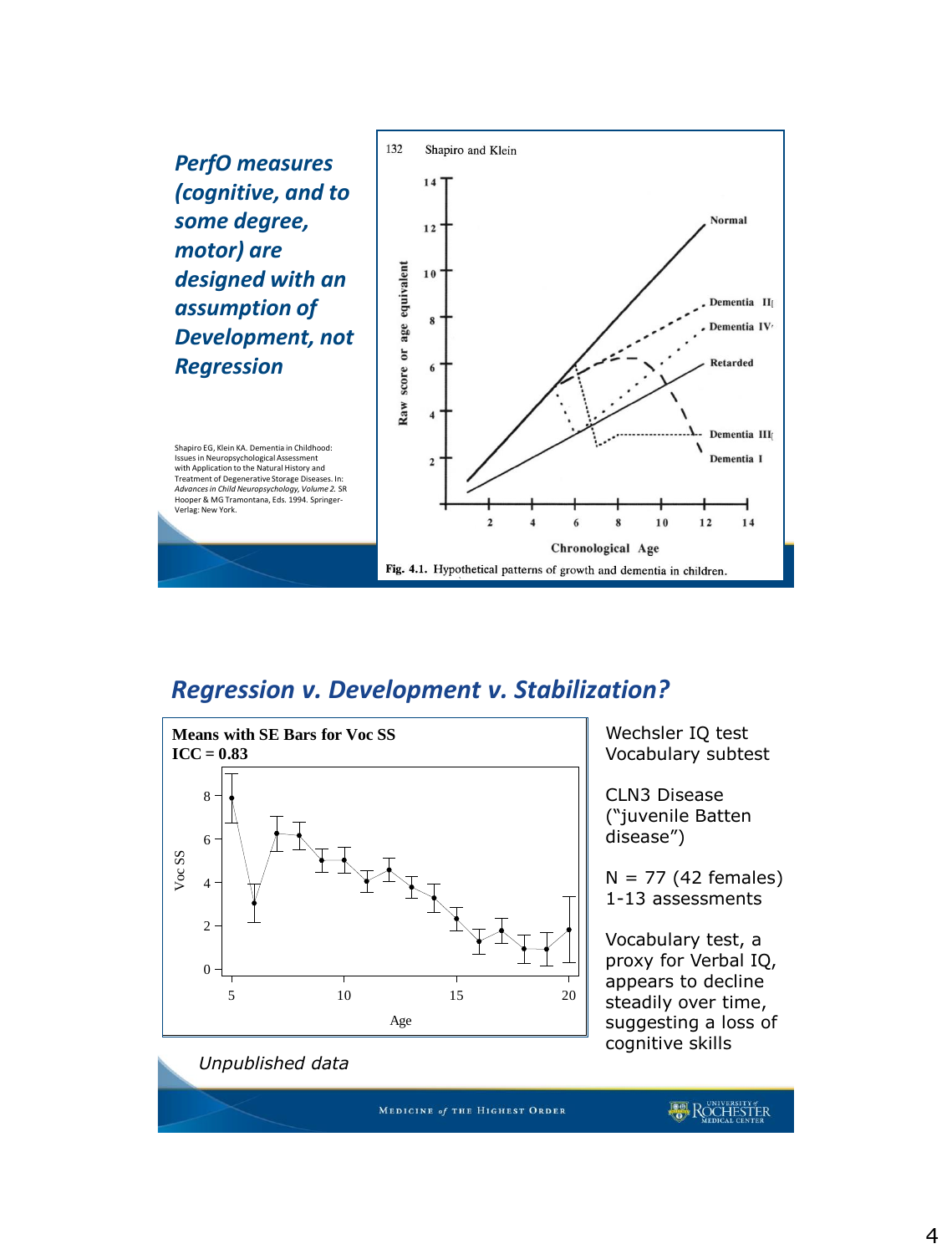



## *2. Examiner qualifications & experience*

- Must understand child development & behavior
- Can elicit best performance from a wide range of developmental levels and abilities
- Must be familiar with the disease and its impacts on child behavior and cognition
- Must be able to manage challenging behaviors
	- Inattention
	- Defiance / noncompliance
	- Anxiety / shyness
	- Impulsivity and hyperactivity

"Children do well if they can"

MEDICINE of THE HIGHEST ORDER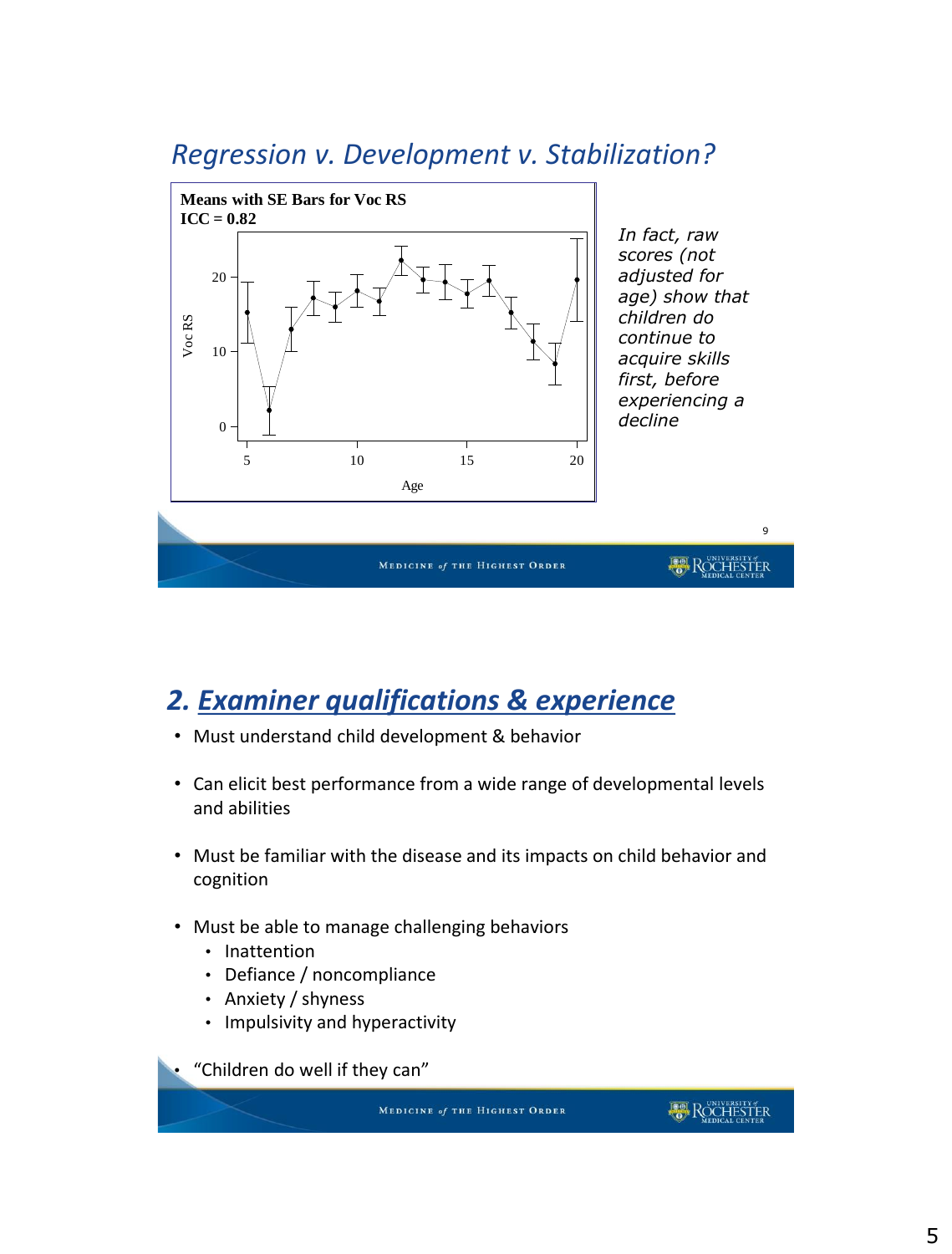## *3. Concept of Interest targeted by the PerfO*

Need to understand developmental considerations in measuring Concept of interest

(e.g., measuring "executive function" in a 4 year old can be quite different than measuring in a 14 year old…)

Different PerfO measures may need to be considered, depending on age and developmental level of child…

*And…*

The CoI itself may have a different operational definition, depending on age / developmental level

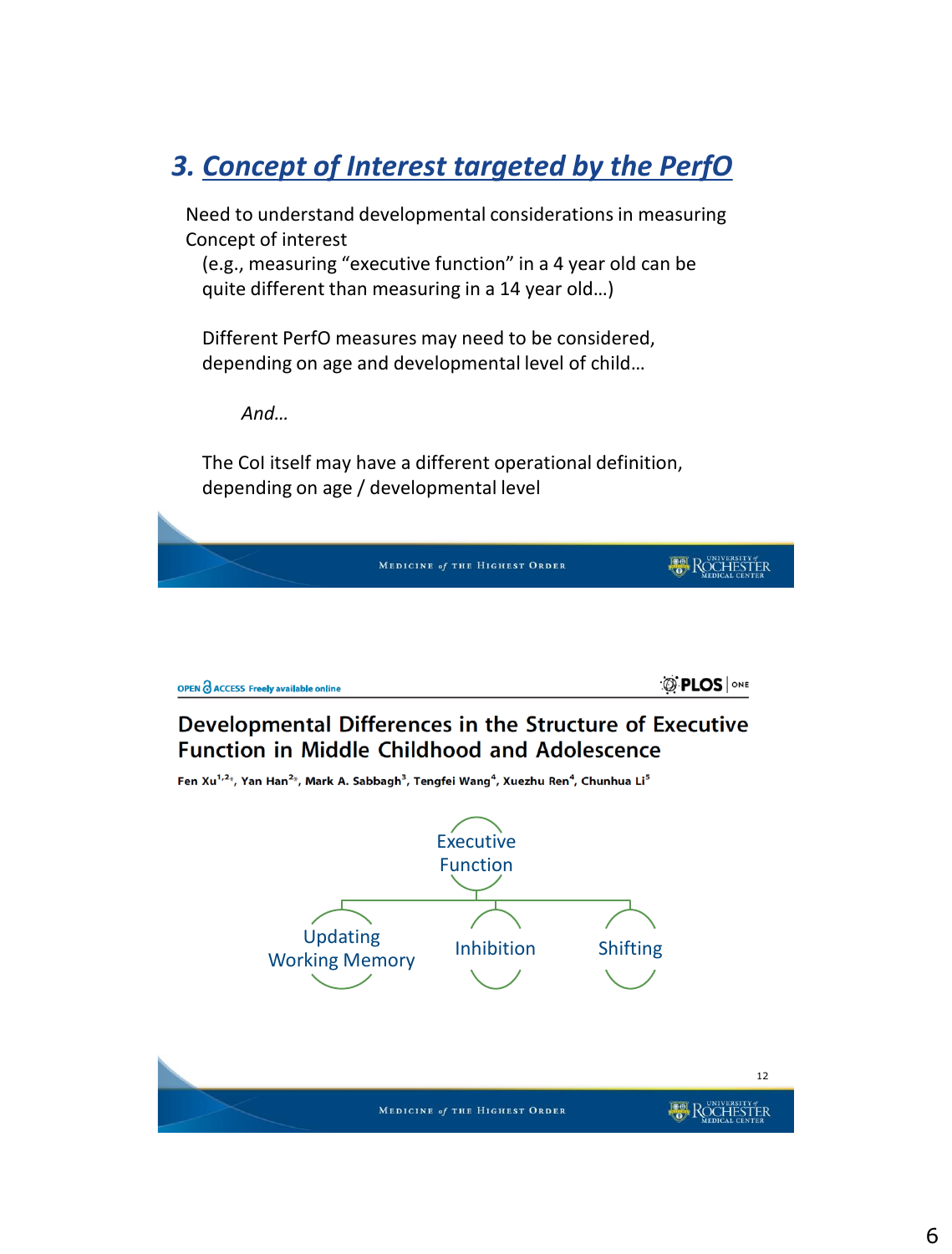#### Developmental Differences in the Structure of Executive **Function in Middle Childhood and Adolescence**

**COMPONENTS OF EXECUTIVE FUNCTION** Updating Working ating working<br>
Memory Memory *A single factor best explains performance in 7-9 year olds, and in 10-12 year olds* 13 ROCHESTER MEDICINE of THE HIGHEST ORDER

Fen Xu<sup>1,2\*</sup>, Yan Han<sup>2\*</sup>, Mark A. Sabbagh<sup>3</sup>, Tengfei Wang<sup>4</sup>, Xuezhu Ren<sup>4</sup>, Chunhua Li<sup>5</sup>



Developmental Differences in the Structure of Executive **Function in Middle Childhood and Adolescence** 

Fen Xu<sup>1,2\*</sup>, Yan Han<sup>2\*</sup>, Mark A. Sabbagh<sup>3</sup>, Tengfei Wang<sup>4</sup>, Xuezhu Ren<sup>4</sup>, Chunhua Li<sup>5</sup>

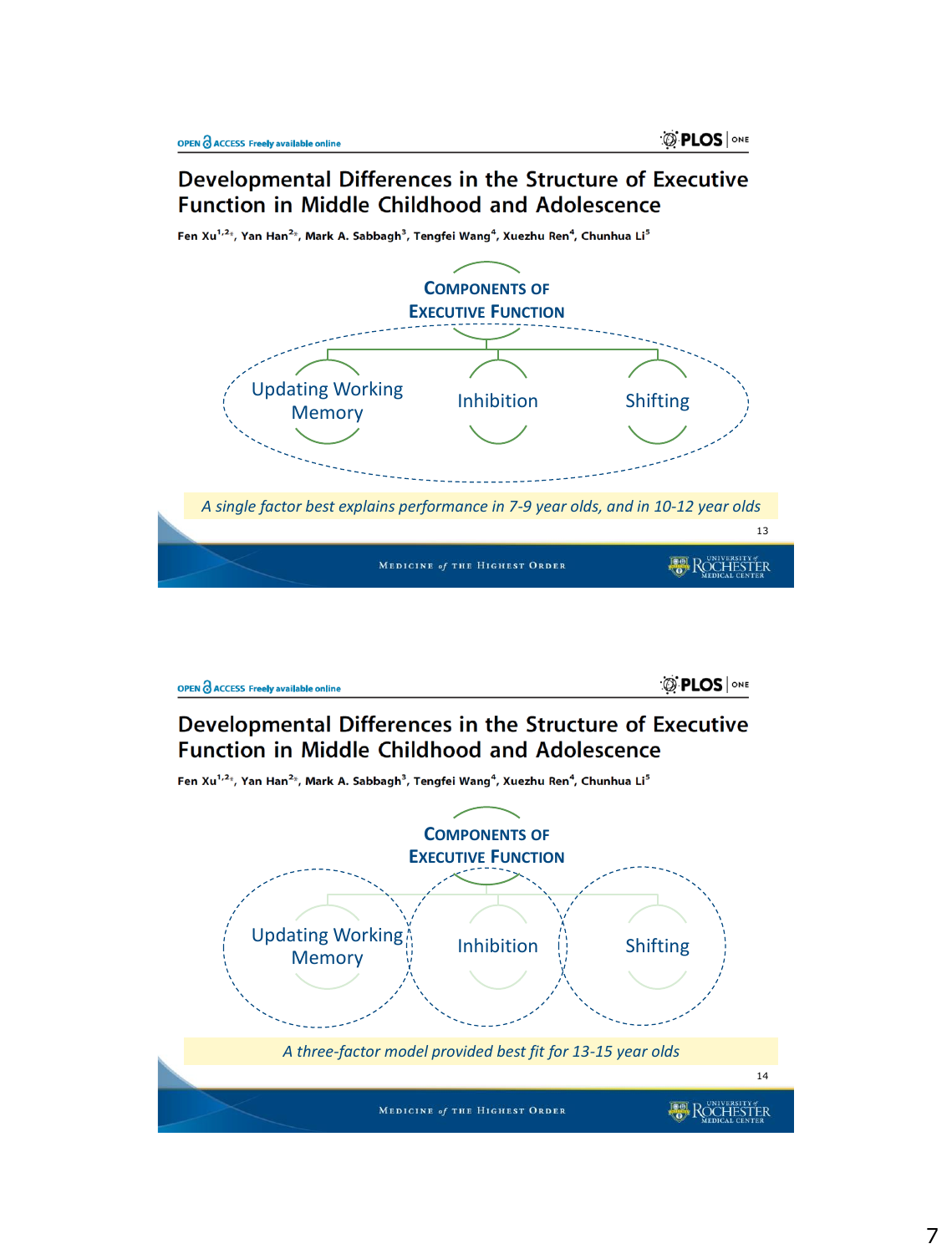#### *4. PerfO Test Development & Measurement*

#### **PerfO Development / Selection**

- Consider parent / child input regarding PerfO development (if possible)
- "Off-the-shelf" vs. de novo measures vs. adapted measures
- Tests must be: engaging, as easy as possible to administer, score & audit, and should be completed as quickly as possible to accomplish the goal

#### **PerfO Measurement**

- Are the age-standardized scores the most sensitive to change in the population of interest?
- Must capture full range of potential ability with adequate floor & adequate ceiling

MEDICINE of THE HIGHEST ORDER

**ROCHESTER** 

#### *Environment (operational considerations)*

- Environmental distractors
- Medical / sensory limitations of the child
- Fatigue, jet lag, hunger, baseline temperament
- Prepare caregiver & child for what to expect at the visit
- Assessment needs to be scheduled in the proper sequence with other study activities
- Consider travel fatigue / burden
- Need for food or naps
- Need for scheduled meals or medications / treatments
- Ask parent if child's behavior / mood / energy etc. on day of testing is representative